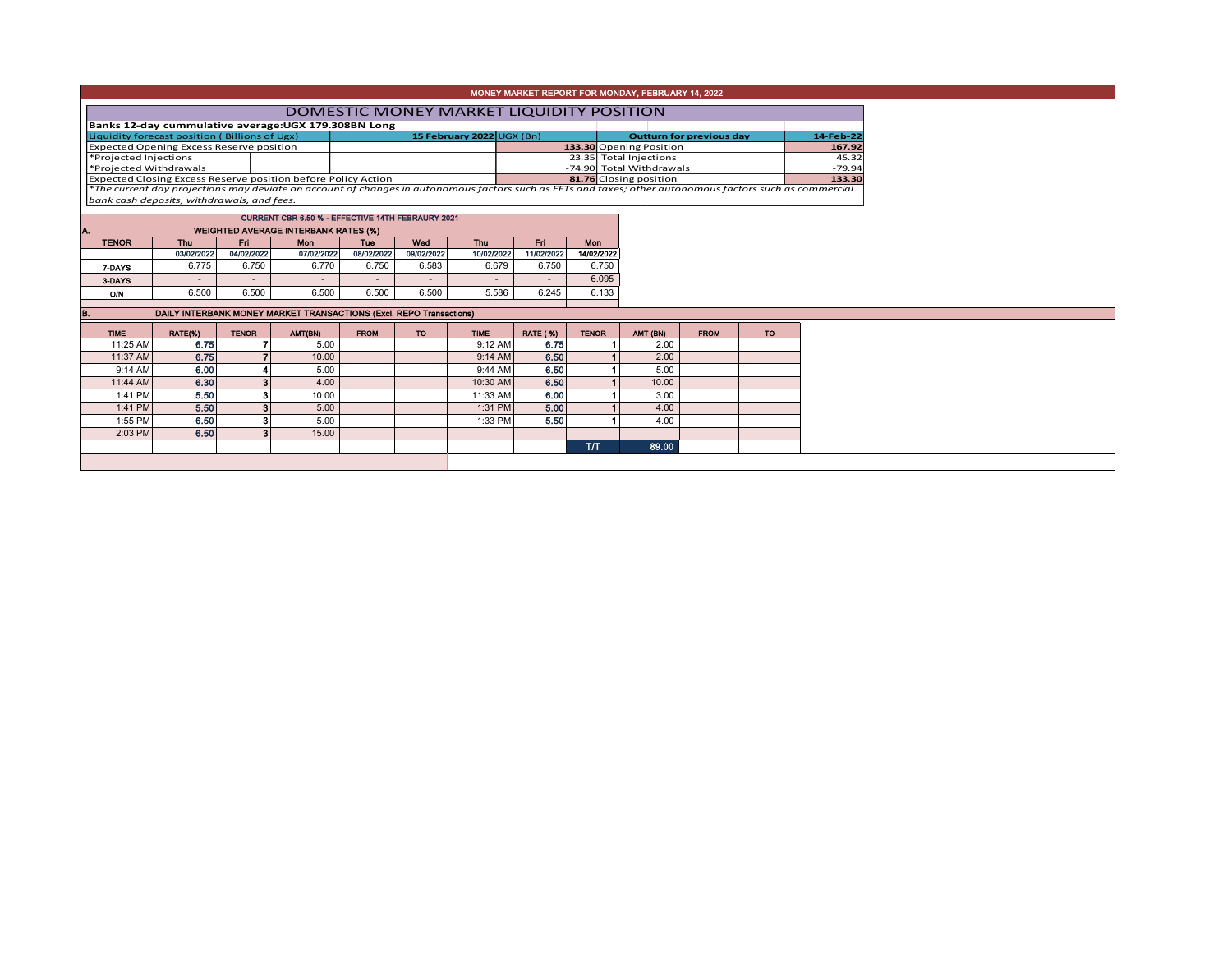| 9.500 |            |            | CBR AND THE 7- DAY WAR INTERBANK RATES |            |            |            |            |            |            |            |            |
|-------|------------|------------|----------------------------------------|------------|------------|------------|------------|------------|------------|------------|------------|
|       |            |            |                                        |            |            |            |            |            |            |            |            |
| 9.000 |            |            |                                        |            |            |            |            |            |            |            |            |
| 8.500 |            |            |                                        |            |            |            |            |            |            |            |            |
| 8.000 |            |            |                                        |            |            |            |            |            |            |            |            |
| 7.500 |            |            |                                        |            |            |            |            |            |            |            |            |
| 7.000 |            |            |                                        |            |            |            |            |            |            |            |            |
| 6.500 |            |            |                                        |            |            |            |            |            |            |            |            |
| 6.000 |            |            |                                        |            |            |            |            |            |            |            |            |
| 5.500 |            |            |                                        |            |            |            |            |            |            |            |            |
| 5.000 |            |            |                                        |            |            |            |            |            |            |            |            |
| 4.500 |            |            |                                        |            |            |            |            |            |            |            |            |
| 4.000 |            |            |                                        |            |            |            |            |            |            |            |            |
|       | 31/01/2022 | 01/02/2022 | 02/02/2022                             | 03/02/2022 | 04/02/2022 | 07/02/2022 | 08/02/2022 | 09/02/2022 | 10/02/2022 | 11/02/2022 | 14/02/2022 |
|       |            |            |                                        |            |            |            |            |            |            |            |            |
|       |            |            |                                        |            |            |            |            |            |            |            |            |

• Overnight WAR -7-day WAR - CBR rate - Upper bound - Lower bound

| D.<br>MONETARY POLICY OPERATIONS MATURITIES PROFILE: (17-FEB- 2022 TO 18-AUG- 2022)        |           |             |             |             |             |                                          |             |             |             |             |             |                |              |  |
|--------------------------------------------------------------------------------------------|-----------|-------------|-------------|-------------|-------------|------------------------------------------|-------------|-------------|-------------|-------------|-------------|----------------|--------------|--|
| <b>DATE</b>                                                                                |           | <b>THUR</b> | <b>THUR</b> | <b>THUR</b> | <b>THUR</b> | <b>THUR</b>                              | <b>THUR</b> | <b>THUR</b> | <b>THUR</b> | <b>THUR</b> | <b>THUR</b> | <b>THUR</b>    | <b>TOTAL</b> |  |
|                                                                                            | 17-Feb-22 | 24-Feb-22   | 03-Mar-22   | 10-Mar-22   | 17-Mar-22   | 31-Mar-22                                | 07-Apr-22   | 14-Apr-22   | 28-Apr-22   | 05-May-22   | 04-Aug-22   | 18-Aug-22      |              |  |
| <b>REPO</b>                                                                                | 852.06    |             |             |             |             |                                          | $\sim$      |             |             |             |             | $\blacksquare$ | 852.06       |  |
| <b>REV REPO</b>                                                                            |           |             |             |             |             |                                          | -           |             |             |             |             |                |              |  |
| <b>BOU BILL/DEPO A</b>                                                                     | 43.00     | 10.00       | 42.30       | 55.60       | 24.00       | 35.09                                    | 30.00       | 30.00       | 57.25       | 207.05      | 33.00       | 26.60          | 593.89       |  |
| <b>TOTALS</b>                                                                              | 895.06    | 10.00       | 42.30       | 55.60       | 24.00       | 35.09                                    | 30.00       | 30.00       | 57.25       | 207.05      | 33.00       | 26.60          | 1,445.95     |  |
| Total O/S Deposit Auction & BOU Bill balances held by BOU up to 18 AUGUST 2022: UGX 594 BN |           |             |             |             |             |                                          |             |             |             |             |             |                |              |  |
| Total O/S Repo, Reverse Repo, BOU Bill balances held by BOU: UGX 1,446 BN                  |           |             |             |             |             |                                          |             |             |             |             |             |                |              |  |
| (EI) STOCK OF TREASURY SECURITIES                                                          |           |             |             |             | <b>E</b>    | <b>MONETARY POLICY MARKET OPERATIONS</b> |             |             |             |             |             |                |              |  |

| (EI) STOCK OF TREASURY SECURITIES                                                    |                                         |                    |                  |           |            | <b>ED</b><br><b>MONETARY POLICY MARKET OPERATIONS</b> |                     |               |            |              |              |  |
|--------------------------------------------------------------------------------------|-----------------------------------------|--------------------|------------------|-----------|------------|-------------------------------------------------------|---------------------|---------------|------------|--------------|--------------|--|
|                                                                                      | LAST TBIILS ISSUE DATE: 20-JANUARY-2022 |                    |                  |           |            | (VERTICAL REPOS, REV-REPOS & BOU BILL)                |                     |               |            |              |              |  |
| On-the-run O/S T-BILL STOCKs (Bns-UGX)                                               |                                         |                    |                  | 6.304.97  | 15/02/2022 | OMO                                                   | <b>ISSUE DATE</b>   | <b>AMOUNT</b> | <b>WAR</b> | <b>RANGE</b> | <b>TENOR</b> |  |
| 15/02/2022 REPO<br>On-the-run O/S T-BONDSTOCKs(Bns-UGX)<br>22.577.48                 |                                         |                    |                  |           |            |                                                       | $14$ -Jan           | 242.00        | 6.500      |              |              |  |
| TOTAL TBILL & TBOND STOCK- UGX                                                       |                                         |                    |                  | 28,882.45 |            | <b>REPO</b>                                           | 17-Jan              | 232.00        | 6.500      |              |              |  |
| O/S=Outstanding                                                                      |                                         |                    |                  |           |            | <b>REPO</b>                                           | $19$ -Jan           | 268.00        | 6.500      |              |              |  |
| <b>MATURITY</b>                                                                      | <b>TOTAL STOCK</b>                      | <b>YTM (%)</b>     | <b>CHANGE IN</b> |           |            | <b>BOU BILL</b>                                       | 20-Jan              | 42.77         | 6.906      |              | 28           |  |
|                                                                                      | (BN UGX)                                | <b>AT CUT OFF*</b> | YIM (+/-)        |           |            | <b>BOU BILL</b>                                       | $20$ -Jan           | 23.74         | 7.143      |              | 56           |  |
| 91                                                                                   | 109.07                                  | 6.398              |                  | $-0.103$  |            | <b>BOU BILL</b>                                       | $20 - Jan$          | 29.50         | 7.398      |              | 84           |  |
| 182                                                                                  | 441.25                                  | 8.062              |                  | $-0.338$  |            | <b>REPO</b>                                           | $20$ -Jan           | 171.00        | 6.500      |              |              |  |
| 364                                                                                  | 5.754.65                                | 9.800              |                  | $-0.200$  |            | <b>REPO</b>                                           | $31$ -Jan $\vert$ - | 690.00        | 6.500      |              |              |  |
| 2YR                                                                                  | 257.11                                  | 11.000             |                  | 1.000     |            | <b>REPO</b>                                           | $02$ -Feb           | 253.50        | 6.500      |              |              |  |
| 3YR                                                                                  |                                         | 12.090             |                  | $-1.010$  |            | <b>BOU BILL</b>                                       | $03$ -Feb           | 39.79         | 6.946      |              | 28           |  |
| 5YR.                                                                                 | 1.119.91                                | 14.390             |                  | 1.390     |            | <b>BOU BILL</b>                                       | $03$ -Feb           | 29.68         | 7.103      |              | 56           |  |
| 10YR                                                                                 | 10,605.20                               | 14.000             |                  | 0.261     |            | <b>BOU BILL</b>                                       | $03$ -Feb           | 49.17         | 7.353      |              | 84           |  |
| 15YR                                                                                 | 8,786.42                                | 14.390             |                  | $-1.510$  |            | <b>REPO</b>                                           | $03$ -Feb           | 483.00        | 6.500      |              |              |  |
| 20YR                                                                                 | 1,808.84                                | 15,900             |                  | 0.400     |            | <b>REPO</b>                                           | 04-Feb              | 215.50        | 6.500      |              |              |  |
| Cut OFF is the lowest price/highest vield that satisfies the auction awarded amount. |                                         |                    |                  |           |            | <b>REPO</b>                                           | $07$ -Feb           | 243.00        | 6.500      |              |              |  |
|                                                                                      |                                         |                    |                  |           |            | <b>REPO</b>                                           | 09-Febl             | 267.00        | 6.500      |              |              |  |
|                                                                                      |                                         |                    |                  |           |            | <b>BOU BILL</b>                                       | $10$ -Feb           | 49.74         | 6.946      |              | 28           |  |
|                                                                                      |                                         |                    |                  |           |            | <b>BOU BILL</b>                                       | $10$ -Feb           | 29.68         | 7.103      |              | 56           |  |
|                                                                                      |                                         |                    |                  |           |            | <b>BOU BILL</b>                                       | $10$ -Feb           | 203.58        | 7.398      |              | 84           |  |
|                                                                                      |                                         |                    |                  |           |            | <b>REPO</b>                                           | $10-Feb$            | 718.00        | 6.500      |              |              |  |
|                                                                                      |                                         |                    |                  |           |            | <b>REPO</b>                                           | $11-Feb$ -          | 133.00        | 6.500      |              | 6            |  |

WAR-Weighted Average Rate